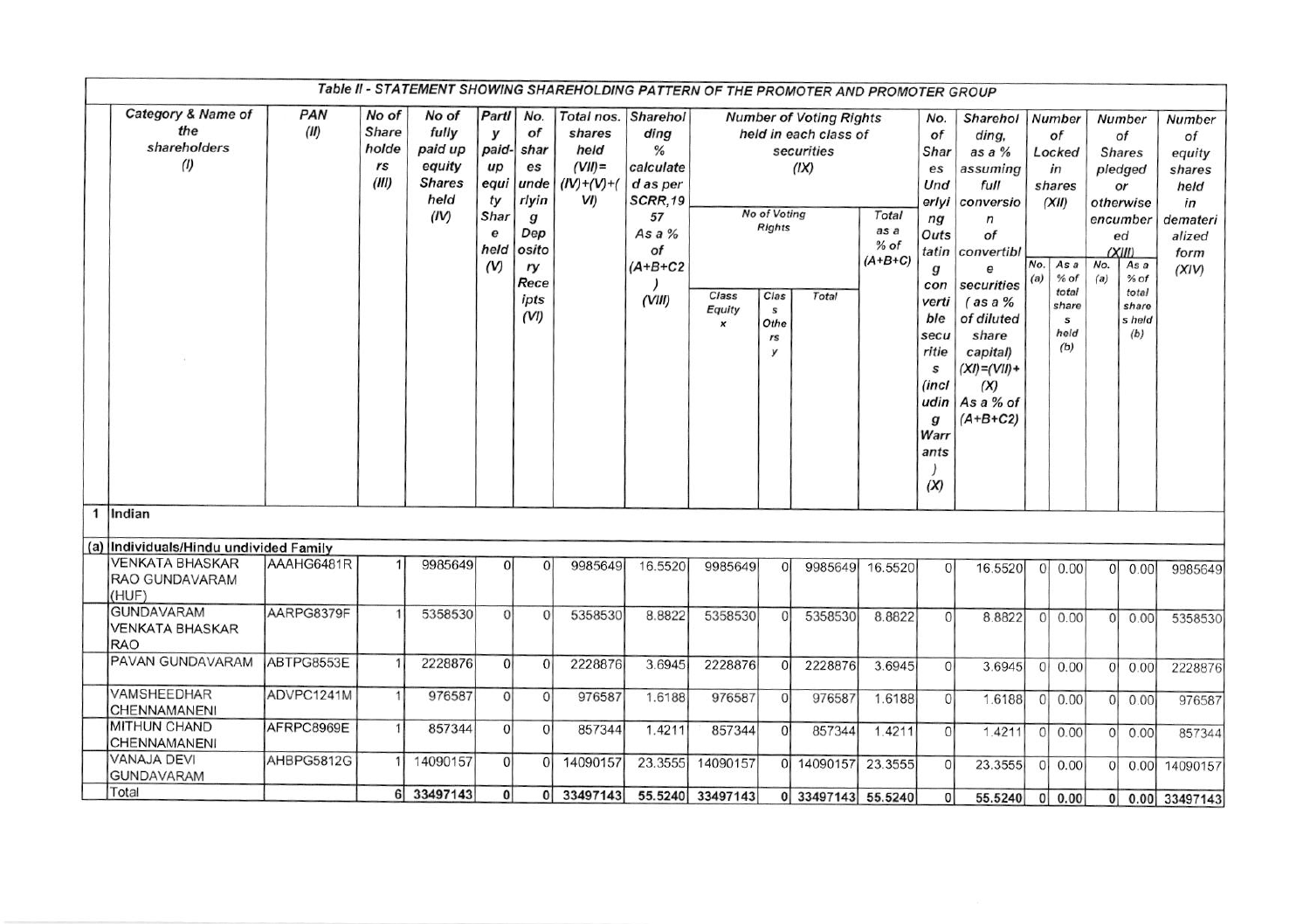|       | (b) Central Government/State Government(s)                                                                                                                                 |              |          |                |                |          |         |                  |          |             |         |              |         |                  |                        |                |
|-------|----------------------------------------------------------------------------------------------------------------------------------------------------------------------------|--------------|----------|----------------|----------------|----------|---------|------------------|----------|-------------|---------|--------------|---------|------------------|------------------------|----------------|
|       |                                                                                                                                                                            | $\Omega$     |          |                | 0              | $\Omega$ | 0.0000  |                  |          | $\Omega$    | 0.0000  |              | 0.0000  | 0.00             | $\overline{0}$<br>0.00 | $\Omega$       |
|       | Total                                                                                                                                                                      | $\bf{0}$     |          |                | 0              | $\Omega$ | 0.0000  | $\Omega$         | $\Omega$ | $\Omega$    | 0.0000  | $\Omega$     | 0.0000  | 0.00<br>$\Omega$ | 0 <sup>1</sup><br>0.00 | $\Omega$       |
|       | (c) Financial Institutions/Banks                                                                                                                                           |              |          |                |                |          |         |                  |          |             |         |              |         |                  |                        |                |
|       |                                                                                                                                                                            |              |          |                | $\mathbf{0}$   |          | 0.0000  |                  |          |             | 0.0000  |              | 0.0000  | 0.00             | 0.00                   | $\Omega$       |
|       | Total                                                                                                                                                                      | $\mathbf{0}$ |          |                | $\overline{0}$ | $\Omega$ | 0.0000  |                  |          | $\Omega$    | 0.0000  | $\mathbf{0}$ | 0.0000  | 0.00             | $\overline{0}$<br>0.00 | $\Omega$       |
|       | Sub-Total (A)(1)                                                                                                                                                           |              | 33497143 |                | $\overline{0}$ | 33497143 |         | 55.5240 33497143 |          | 0 33497143  | 55.5240 | $\Omega$     | 55.5240 | 0.00             |                        | 0.00 33497143  |
| 2     | Foreign                                                                                                                                                                    |              |          |                |                |          |         |                  |          |             |         |              |         |                  |                        |                |
|       | (a) Individuals (Non-Resident Individuals/Foreign Individuals)                                                                                                             |              |          |                |                |          |         |                  |          |             |         |              |         |                  |                        |                |
|       |                                                                                                                                                                            |              |          | $\overline{0}$ | $\mathbf 0$    |          | 0.0000  |                  |          | $\Omega$    | 0.0000  | $\Omega$     | 0.0000  | 0.00             | 0.00<br>01             | $\Omega$       |
|       | Total                                                                                                                                                                      | $\Omega$     | $\Omega$ | <sub>0</sub>   | $\Omega$       | $\Omega$ | 0.0000  |                  | $\Omega$ | $\Omega$    | 0.0000  | $\Omega$     | 0.0000  | 0.00             | 0.00<br>$\Omega$       | $\Omega$       |
| (b)   | Government                                                                                                                                                                 |              |          |                |                |          |         |                  |          |             |         |              |         |                  |                        |                |
|       |                                                                                                                                                                            |              |          |                |                | $\Omega$ | 0.0000  |                  |          |             | 0.0000  | $\Omega$     | 0.0000  | 0.00             | 0.00                   | $\Omega$       |
|       | Total                                                                                                                                                                      | $\bf{0}$     | $\Omega$ | $\overline{0}$ | $\overline{0}$ | $\Omega$ | 0.0000  | $\Omega$         | $\Omega$ | $\Omega$    | 0.0000  | $\Omega$     | 0.0000  | 0.00             | 0.00<br>0 <sup>1</sup> | $\Omega$       |
| (c)   | Institutions                                                                                                                                                               |              |          |                |                |          |         |                  |          |             |         |              |         |                  |                        |                |
|       |                                                                                                                                                                            | $\Omega$     |          |                |                | $\Omega$ | 0.0000  |                  |          | $\Omega$    | 0.0000  | $\Omega$     | 0.0000  | 0.00             | 0.00                   | $\Omega$       |
|       | Total                                                                                                                                                                      | $\Omega$     | Ωİ       | $\Omega$       | $\overline{0}$ | $\Omega$ | 0.0000  | $\Omega$         | ΩI       | $\mathbf 0$ | 0.0000  | $\Omega$     | 0.0000  | 0 0.00           | 0.00<br>ΩI             | $\Omega$       |
| (d)   | <b>Foreign Portfolio Investor</b>                                                                                                                                          |              |          |                |                |          |         |                  |          |             |         |              |         |                  |                        |                |
|       |                                                                                                                                                                            | $\Omega$     |          |                |                | $\Omega$ | 0.0000  |                  |          |             | 0.0000  | $\Omega$     | 0.0000  | 0.00             | 0.00                   | $\Omega$       |
|       | Total                                                                                                                                                                      | $\Omega$     | $\Omega$ | $\Omega$       |                |          | 0.0000  | n                |          |             | 0.0000  | $\mathbf{0}$ | 0.0000  | 0.00             | 0.00                   | $\mathbf{0}$   |
|       | Sub-Total (A)(2)                                                                                                                                                           | $\Omega$     |          | $\Omega$       |                | οI       | 0.0000  | $\Omega$         |          | $\Omega$    | 0.0000  | $\mathbf{0}$ | 0.0000  | 0.00<br>01       | 0.00                   | $\overline{0}$ |
|       | <b>Total Shareholding of</b>                                                                                                                                               | 6            | 33497143 | $\Omega$       |                | 33497143 | 55.5240 | 33497143         |          | 0 33497143  | 55.5240 | $\mathbf{0}$ | 55.5240 | 0.00<br>$\Omega$ | 0.00                   | 33497143       |
|       | <b>Promoter and Promoter</b>                                                                                                                                               |              |          |                |                |          |         |                  |          |             |         |              |         |                  |                        |                |
|       | Group $(A)$ =                                                                                                                                                              |              |          |                |                |          |         |                  |          |             |         |              |         |                  |                        |                |
|       | $(A)(1)+(A)(2)$                                                                                                                                                            |              |          |                |                |          |         |                  |          |             |         |              |         |                  |                        |                |
|       | Details of Shares which remain unclaimed may be given hear along with details such as number of shareholders, outstanding shares held in demat/unclaimed suspense account, |              |          |                |                |          |         |                  |          |             |         |              |         |                  |                        |                |
| Note: |                                                                                                                                                                            |              |          |                |                |          |         |                  |          |             |         |              |         |                  |                        |                |
|       | (1) PAN would not be displayed on website of Stock Exchange(s).                                                                                                            |              |          |                |                |          |         |                  |          |             |         |              |         |                  |                        |                |
|       | (2) The term "Encumbrance" has the same meaning as assigned under regulation 28(3) of SEBI (Substantial Acquisition of Shares and Takeovers) Regulations, 2011.            |              |          |                |                |          |         |                  |          |             |         |              |         |                  |                        |                |
|       |                                                                                                                                                                            |              |          |                |                |          |         |                  |          |             |         |              |         |                  |                        |                |
|       |                                                                                                                                                                            |              |          |                |                |          |         |                  |          |             |         |              |         |                  |                        |                |
|       |                                                                                                                                                                            |              |          |                |                |          |         |                  |          |             |         |              |         |                  |                        |                |